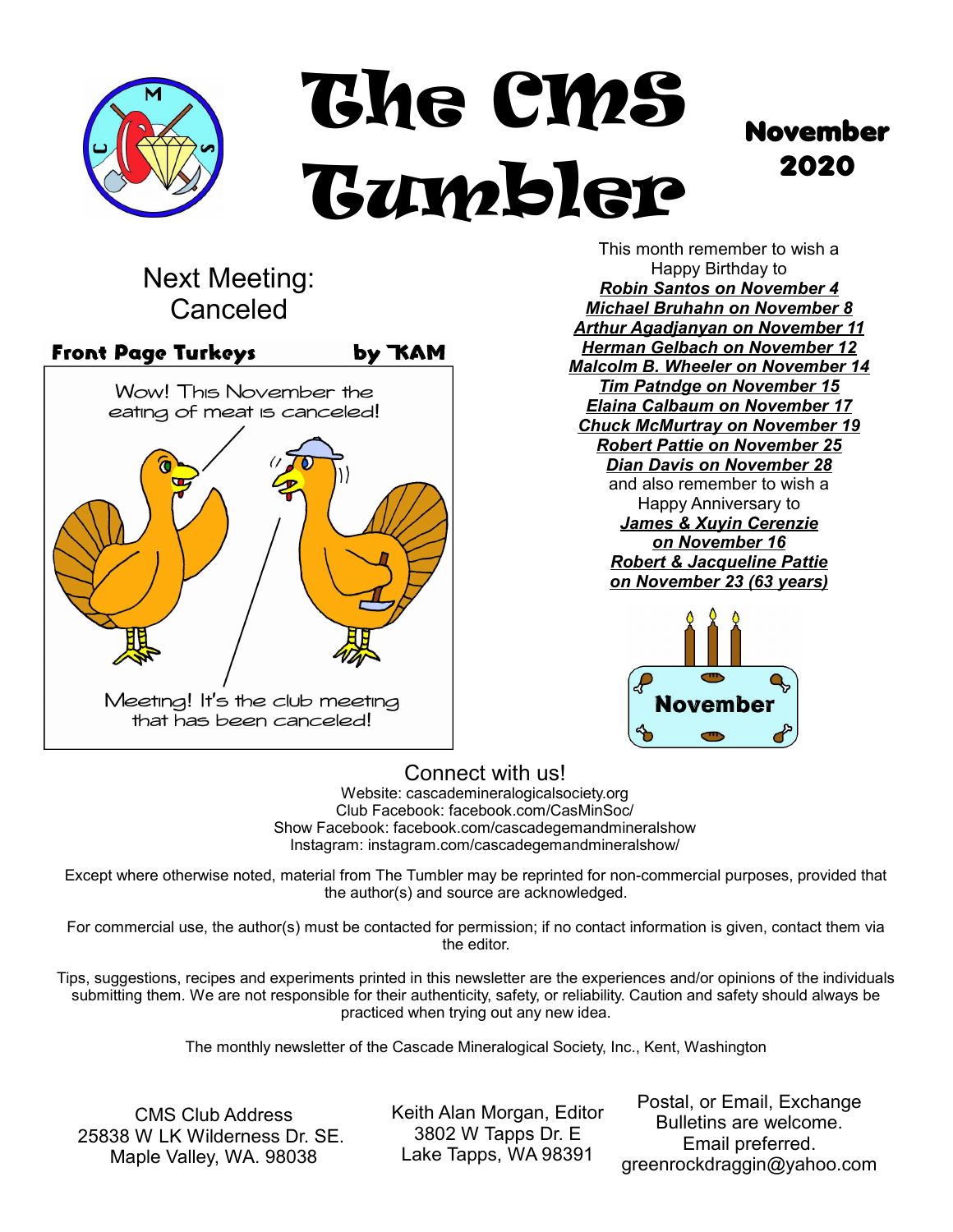| <b>2020 Elected Officers</b>                     |              |                                           |  |  |  |  |  |
|--------------------------------------------------|--------------|-------------------------------------------|--|--|--|--|--|
| Title<br>Name                                    | Phone        | E-mail                                    |  |  |  |  |  |
| President Kat Koch                               | 425-765-5408 | president@cascademineralogicalsociety.org |  |  |  |  |  |
| Vice President Meriann Fu                        | 253-236-5593 | merriannf@gmail.com                       |  |  |  |  |  |
| <b>Treasurer Charles Benedict</b>                | 425-306-0465 | charlesbenedict@comcast.net               |  |  |  |  |  |
| Secretary Pete Williams                          | 425-228-5063 | petewill02@gmail.com                      |  |  |  |  |  |
| Director Roger Pullen                            | 206-387-3214 | None                                      |  |  |  |  |  |
| Director Roger Danneman                          | 425-228-8781 | roger.danneman@q.com                      |  |  |  |  |  |
| <b>Director Richard Russell</b>                  | 253-736-3693 | richru1@yahoo.com                         |  |  |  |  |  |
| Past President Bob Pattie                        | 425-226-3154 | bobpattie@comcast.net                     |  |  |  |  |  |
| Show Chairman Kat Koch                           | 425-765-5408 | president@cascademineralogicalsociety.org |  |  |  |  |  |
| <b>Federation Representative Michael Blanton</b> | 425-271-8757 | mblanton41@hotmail.com                    |  |  |  |  |  |
| Federation Representative Kat Koch               | 425-765-5408 | president@cascademineralogicalsociety.org |  |  |  |  |  |
| Mineral Council Bob Pattie                       | 425-226-3154 | bobpattie@comcast.net                     |  |  |  |  |  |
| Mineral Council Jacquie Pattie                   | 425-226-3154 | dianahorsfall@comcast.net                 |  |  |  |  |  |

#### **2020 Show Committee Chairs**

| Cascade Show Kat Koch                                      | 425-765-5408 | president@cascademineralogicalsociety.org |
|------------------------------------------------------------|--------------|-------------------------------------------|
| Cascade Show Co-Chair                                      |              |                                           |
| Cascade Show Treasurer Pete Williams                       | 425-228-5063 | petewill02@gmail.com                      |
| Cascade Show Silent Auction Michael Blanton                | 425-271-8757 | mblanton41@hotmail.com                    |
| Cascade Show Raffle Donations Michael Blanton 425-271-8757 |              | mblanton41@hotmail.com                    |
| Cascade Show Demonstrators Richard Russell 253-736-3693    |              | richru1@yahoo.com                         |

#### **2020 Committee Chairs**

| Club Historian                                |              |                                           |
|-----------------------------------------------|--------------|-------------------------------------------|
| Donations Kat Koch                            | 425-765-5408 | president@cascademineralogicalsociety.org |
| Field Trip Roger Danneman                     | 425-228-8781 | roger.danneman@gmail.com                  |
| Health & Welfare Bev Williams                 | 425-228-5063 | britbev1957@outlook.com                   |
| Library Bob Pattie                            | 425-226-3154 | bobpattie@comcast.net                     |
| Meeting Programs Miriann Fu                   | 253-236-5593 | merriannf@gmail.com                       |
| Membership Mark Hohn                          | 253-332-3736 | showchair@cascademineralogicalsociety.org |
| Newsletter - Tumbler Editor Keith Alan Morgan | 253-439-9471 | greenrockdraggin@yahoo.com                |
| Open Shop Instructors Bob Pattie              | 425-226-3154 | bobpattie@comcast.net                     |
| <b>Public Relations Kat Koch</b>              | 425-765-5408 | president@cascademineralogicalsociety.org |
| Refreshment Angie Bayer                       | 253-631-3840 | angiemc61@msn.net                         |
| Raffle/Display Roger Pullen                   | 206-387-3214 | None                                      |
| <b>Shop Operations Bob Pattie</b>             | 425-226-3154 | bobpattie@comcast.net                     |
| Show & Tell Michael Blanton                   | 425-271-8757 | mblanton41@hotmail.com                    |
| Social Media Kat Koch                         | 425-765-5408 | president@cascademineralogicalsociety.org |
| Webmaster Mark Hohn                           | 253-332-3736 | showchair@cascademineralogicalsociety.org |

#### 2020 CMS Dues are \$25 per year per family Pay online, by mail, or at our meetings.

Mailing Address: Charles Benedict, 25838 W Lk Wilderness Dr SE, Maple Valley WA 98038

You can pay your dues via credit card!! We now accept all cards through our website or at the meeting.

You can renew your membership or enroll as a new member and pay your dues all in one shot online. You will find it under the "Membership" tab on our website. http://www.cascademineralogicalsociety.org

The object of the Society shall be to stimulate interest in the study of the earth sciences, lapidary arts and related subjects.

This Society is affiliated with the American Federation of Mineralogical Societies; the Northwest Federation of Mineralogical Societies; and the Washington State Mineral Council.

Every member of the club should be receiving a copy of the Northwest Newsletter. If you are not receiving a copy contact Mike Blanton in person or by telephone at (425) 271 -8757 or by computer at mblanton41@hotmail.com

To get information to the Tumbler via the Internet send it to greenrockdraggin@yahoo.com Please put Tumbler and subject in the Subject Line. The deadline is the 20th of each month.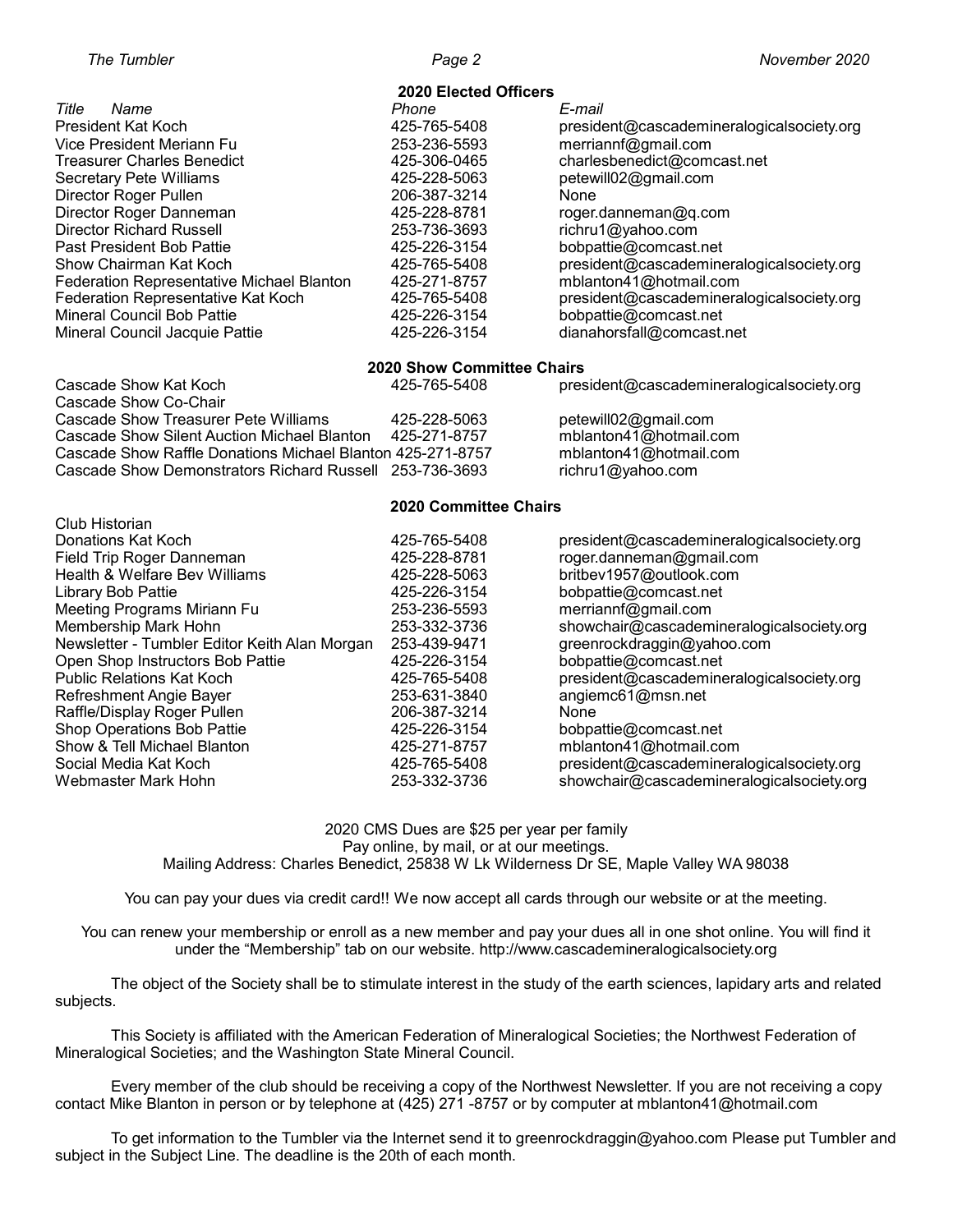### November

| Sun | Mon | <b>Tue</b> | <b>Wed</b> | <b>Thur</b> | I ETT                       | Sat |
|-----|-----|------------|------------|-------------|-----------------------------|-----|
|     | 2   | 3          | 4          | 5           | 6                           |     |
| 8   | 9   | 10         | 11         | 12          | 13                          | 14  |
| 15  | 16  | 17         | 18         | 19          | 20                          | 21  |
| 22  | 23  | 24         | 25         | 26          | 27                          | 28  |
| 29  | 30  |            |            |             | <b>Meeting is Canceled!</b> |     |

CMS Show Committee Meeting:…Canceled CMS Board Meeting:……………Canceled CMS General Meeting:…………Canceled

Lapidary Class Hours:…………By appointment, call to set a time & day for your lesson (425) 226-3154 Lapidary Shop Hours:…………Most Tuesdays………… 2:00 pm to 5:00 p, call ahead (425) 226-3154 Lapidary Shop Hours:…………3rd Saturday………… by appointment only (call a few days ahead to set time)

More Field Trip info can be found on Page 11 More Show info can be found on Page 12

## Mr. & Mrs. Rockhound





The Tumbler has received One-Time Rights to publish this cartoon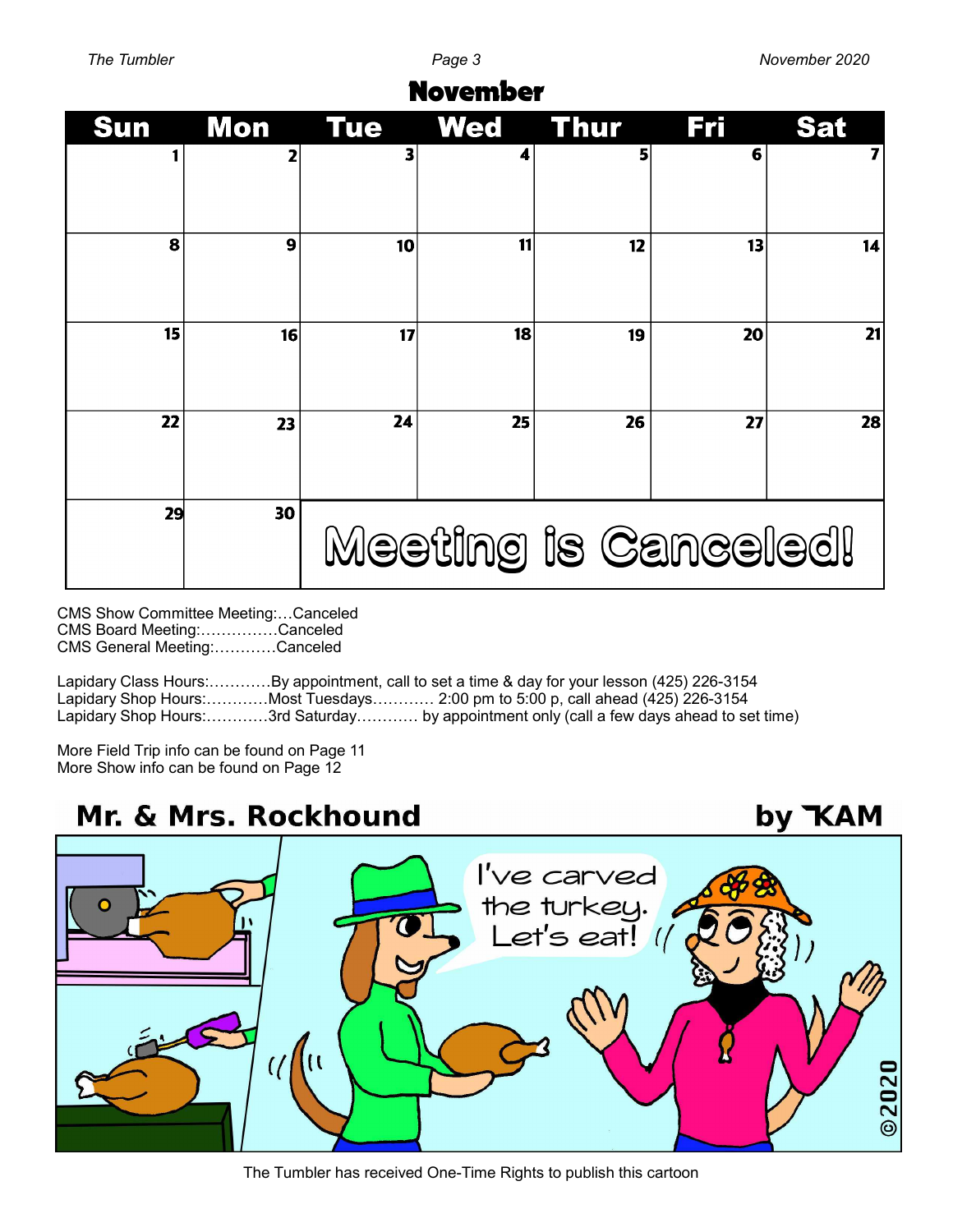#### **CMS Board Meeting Minutes October 5, 2020**

Meeting canceled.

#### **CMS General Meeting Minutes October 8, 2020**

Meeting canceled.

#### **Our Club is a Member of these Federations and Associations:**

*AFMS:* The AFMS governs our Northwest Federation. http://amfed.org/index.html

The bulletins are published quarterly. You can find the news bulletins at http://amfed.org/news/default.htm

*NFMS:* The Northwest Federation is our home federation. To keep up on the goings on in our own backyard. http://northwestfederation.org/

The link for the news bulletins is http://northwestfederation.org/Newsletters.asp

There doesn't seem to be any new issues posted. I do know they have been without a bulletin editor for a couple of years now. The website doesn't show where, when or if there is a planned 2021 show.

Due to the Covid-19 there are presently no shows or mid-year meetings planned.

*ALAA:* The American Lands Access Association, Inc. represents the rockhounding interests of 325 gem & mineral clubs/societies in 47 States and the District of Columbia.

The purpose of the association is to promote and ensure the rights of amateur fossil and mineral collecting, recreational prospecting and mining. The use of public and private lands for educational and recreational purposes. They also carry the voice of all amateur collectors and hobbyists to our elected officials, government regulators and public land managers. http://amlands.org

The front page always shows the Fee Free Days for National Parks and Monuments. This upcoming Veterans Day, November 11th, is a free day.

The front page also has a lot of current news, rockhounding restrictions or lack of, etc. http://amlands.org ALAA also publishes a quarterly newsletter. To keep up on the news and lobby efforts on our behalf check out http://amlands.org/

*Washington State Mineral Council:* The Washington State Mineral Council is dedicated to the location and conservation of rock and mineral sites of interest to the rockhounds of Washington state. https://mineralcouncil.wordpress.com/

You can find a database of local rock and gems shows and field trips. It's a great resource if you want to plan on outing.

Their monthly field trips are also on again. So take advantage of these great outdoor rockhounding adventures!

Also check out "Misc. News" for all the latest updates on collecting sites around Washington. https://mineralcouncil.wordpress.com/news-updates/

Marysville has a trip on November 21st to Blanchard Hill. Check out the link below for additional details. You can find all this information and a whole lot more about what is happening in our state at https://mineralcouncil.wordpress.com/. The field trip details are under "Field Trips for 2020."

#### **Young Richard's Almanac** by Dick Morgan

Leadership is the trust in the intelligence and truth of the person you are willing to listen to or follow.

Now is the time of the year that we think about what we are thankful for, such as being born in America.

Mara Mamba Tiger Eye is a rare variety of Tiger Eye found only in the Hamersley Ranges of the Pilbara region in Western Australia. Only two deposits have ever produced "true" Mara Mamba, a rare type with reds, blues, yellow, gold and greens.

It is extremely old, forming when the Earth was very young and had little to no oxygen in its atmosphere. In the oceans, photosynthetic bacteria evolved more than 2700 million years ago, and gave off oxygen. Iron from underwater volcanos combined as iron-oxide precipitants and resulted in iron-rich and silica-rich bands, which are now classified as banded iron formations (BIFs).

Marra Mamba Tiger Eye was mined out in the 1970's. It is the most sought after form of Tiger Eye because of its mix of highly chatoyant Tiger Eye, (which can be golden, bluish, greenish or reddish). To top it off, Marra Mamba Tiger Eye often contains hematite and jasper.





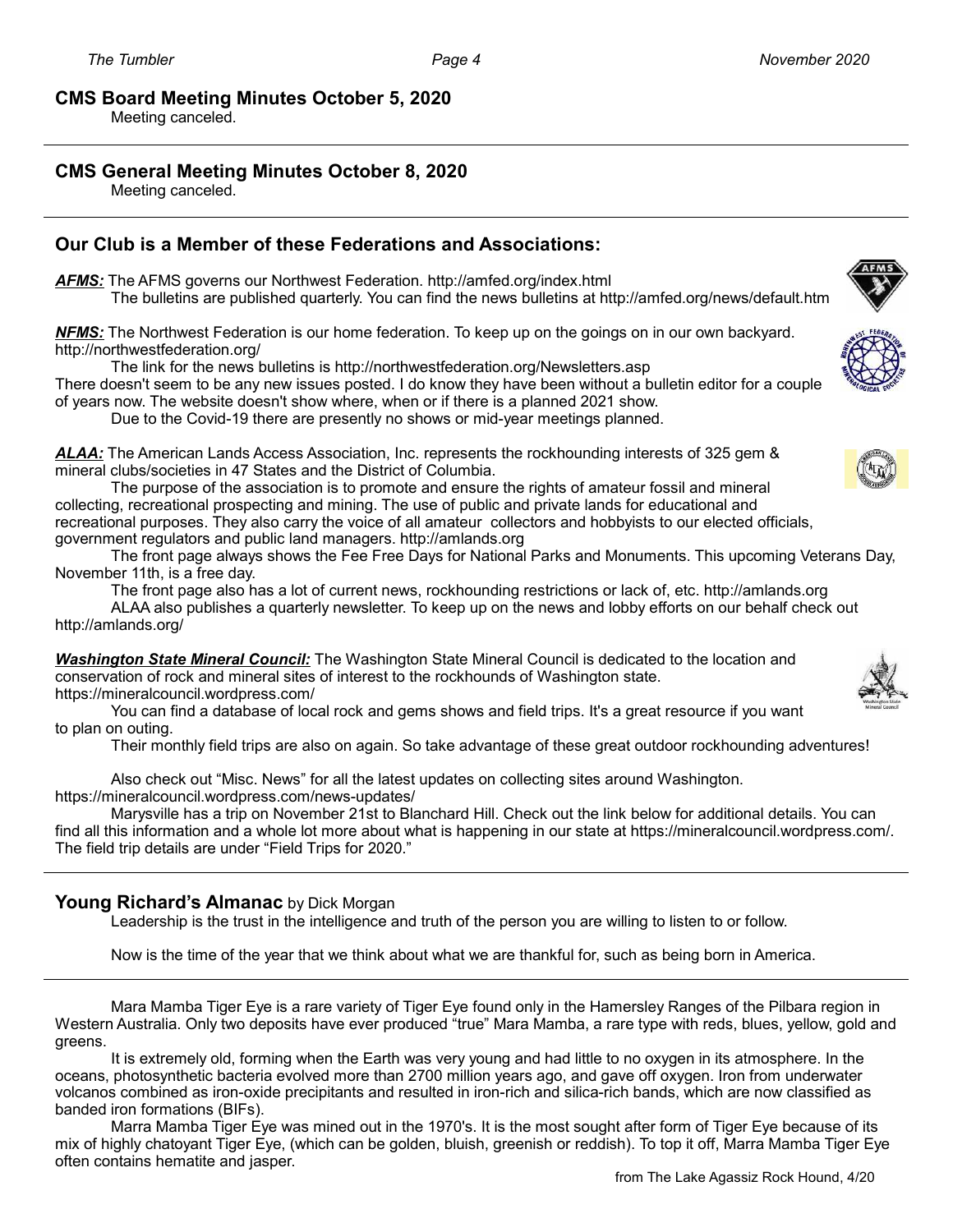#### **From the Top of the Rock Pile...** by Kat Koch, 2020 CMS President

There will be no club meeting in November. I just read Gov. Inslee's most recent memorandum and I really don't think we are going to be able to hold any meetings for sometime yet.

I know we are all anxious to see one another and engage in some good rock talk. Hopefully, that time isn't too far off. In the meantime, as long as the weather holds up, please take advantage of our club field trips. Roger works so very hard to keep this monthly event going. Check the website to see what great adventure he has planned for us this month. Be sure to join the emailing list under the website "Field Trip" tab and you will receive timely updates in the upcoming field trips.

Bob Sahalee was a very well known Washington rock collector and carver. Mr. Sahalee passed away a few years ago and Doug True from the Billings, Montana bought Sahalee's collection. After taking what he wanted Doug contacted and offered the NFMS clubs the opportunity to come to Sahalee's old ranch, just south of Port Townsend, and collect stuff for their clubs and take some for themselves.

Our club was the only club that showed up. I would like to thank the individuals that did help to collect: Mike Blanton, Charley Benedict, Ron & Christine Jacobson and Scott & Madeline Harris. Everyone worked so hard loading the trucks. Thanks to each of you.

We also had a private collection donated to our club from Mike & Barb Weibel of Renton. The rock and fossil collection had belonged to Mike's grandparents. Thank you!

With these 2 additions to our stores we now have a great supply for the silent auction at our 2021 Gem & Mineral Show, meeting door prizes and club auctions.

We are continuing to a get new members every month. Welcome to all our new members and I hope we all get to meet real soon.

I hope everyone is staying healthy. Be sure to take good care of yourselves and wear a face mask when going out. I know we are all looking forward to seeing another again. As far as I know, we have not lost any of our members to the virus or any other health reason.



#### **Recent Government Activities** by Bob Pattie

The following items are the latest government activities that I have seen recently.

I just received the latest "Schedule of Proposed Action" (SOPA) for the Mt. Baker-Snoqualmie National Forest for the period of 10/01/2020 to 12/31/2020. This report had a few items of interest for the rockhounds.

First - The North Cascades Grizzly Bear Restoration project has been cancelled.

Second – The Middle Fork Snoqualmie and Pratt Wil and Scenic Rivers Comprehensive River Management Plan is asking for comments by November 13, 2020. I believe that Glenn has already sent an e-mail regard this plan. It is located at the following webpage if you had missed Glenn's message: Web Link: http://www.fs.usda.gov/project/? project=53997

Third – A new item labeled as "Locatable Mining Rule =- 36 CFR 228, subpart A is included. This covers all states and National Forest System and was reported in the Federal Register, and a draft EIS & proposed rule should be available for review/comment in late 2020. The expected decision would be 12/2021. This pretty much the same material I wrote about last month H.B. 2579, the difference is that this was written by the Forest Service and not by a politician and my first reading of this approach (the forest service) would be better for rockhounds. They both have the definition listed for causal collecting. I will have more information on this activity when I get more details.

Fourth – The Pacific Northwest National Scenic Trail project in on hold for the present time.

Most of the other items were completed or their plans have been updated, including the road 7222 project, part of 7222 will be closed and a short connection to 7224 put in place.

The second and separate article would be following.

When I was reviewing the Department of Natural Resources (DNR) if found the following under the DNR rockhounding section on where to collect in the State of Washington. I believe this is a change of position for DNR, a welcome sight, after many trips to Olympia and other meetings. A number of rockhounds including myself, have been presenting this position at our meetings with DNR personnel for the last 10 years or more. This means that rockhounds are able to do causal collecting without a permit on DNR trust land.

The web page for rockhound https://www.wa.gov/rockhoundin#where-can-i-collect?.1 and a discussion on "Where can I collect?" you can select DNR-Managed Lands you will find the following statement.

DNR manages two types of land:

State-owned aquatic land(the lands beneath navigable waters of the state);

2. State Trust land that the DNR manages in trust to provide revenue for various public institutions, including K-12 schools, universities, counties, and junior taxing districts.

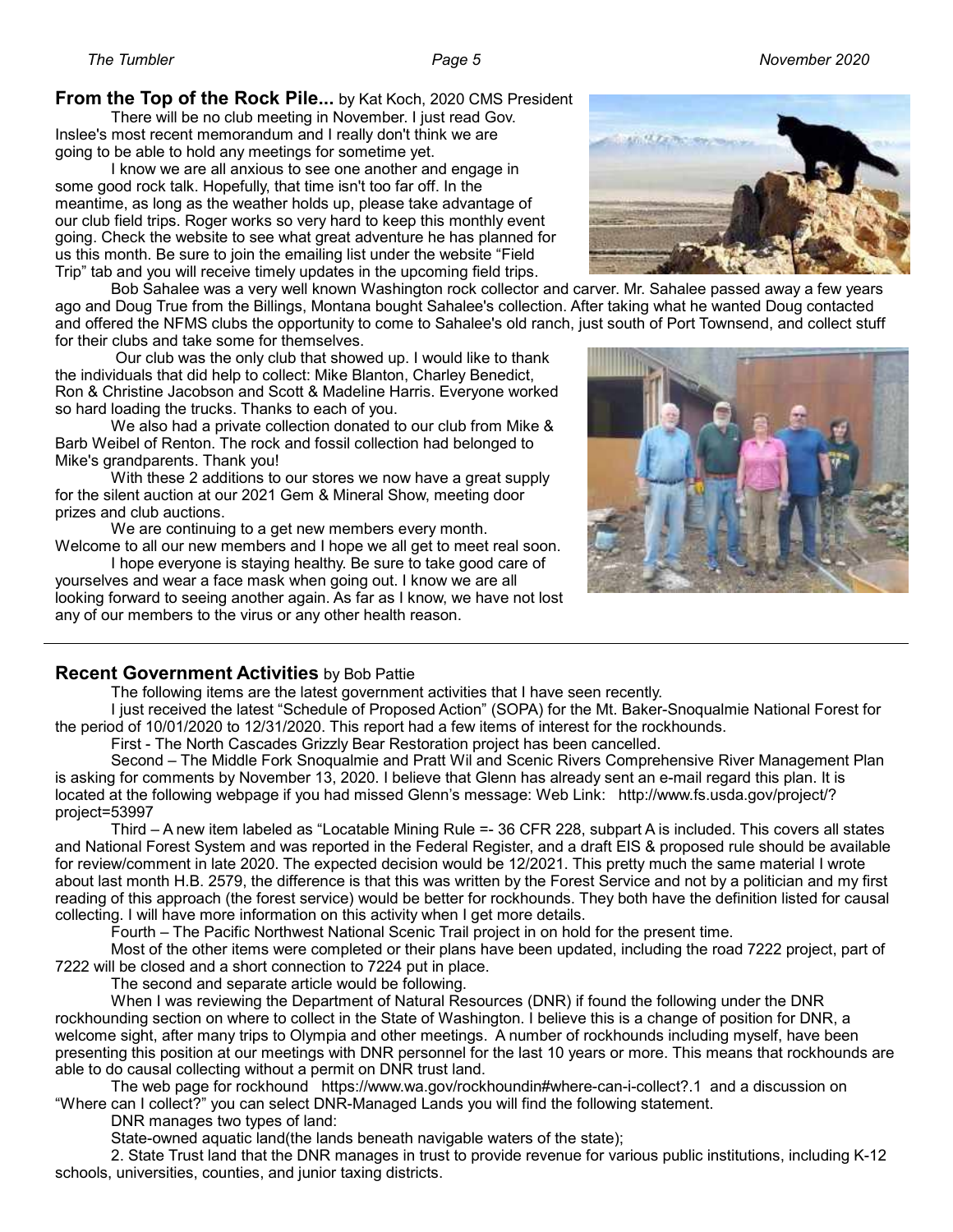The DNR authorizes non-commercial gathering of rocks/mineral/fossils for recreation, research, or educational purposes under the following conditions:

Individual recreational rock hounding/mineral collecting on State Trust lands is authorized without a permit;

2. Group recreational rock hounding/mineral collecting/educational activity is authorized by a non-exclusive landuse license for a fee (Contact Ana Shafer for permit 253-569-2307);

3. DNR must have legal access which allows recreational use (e.g. do not block gates or roads);

4. Recreational rock hounding/mineral collecting is not allowed in or near typed waters; also, the activity must avoid special habitats per DNR's HCP (i.e., talus slopes, caves, cliffs, etc.); and

5. No mechanized equipment (or explosives) is allowed for exposing, collecting, or transporting rocks/minerals to a vehicle.

Gold panning is not allowed on State Trust lands . It may be authorized on State-owned aquatic lands, but the individual must obtain a use authorization from Aquatic Resources Division . If you get authorization, you will also need to have a copy of the Gold and Fish Pamphlet on you at all times.

The third and separate article would be the following.

On the DNR web site they have a section called "Home school help for the Washington Geological Survey". The web page address is https://washingtonstategeology.wordpress.com/2020/04/27/home-school-help-from-the-washingtongeological-survey/ .

Do you have kids at home and you're looking for educational resources for learning about science? We have tons of cool information about Washington's geology to read about! Check out these pages!

This site has some: short videos, articles, charts, etc.

Subject: Middle Fork Snoqualmie and Pratt Wild and Scenic Rivers Comprehensive River Management Plan Date: October 14, 2020

#### Dear Forest User:

The Mt. Baker-Snoqualmie National Forest, Snoqualmie Ranger District invites you to review and comment on the draft Environmental Assessment (EA) with a Forest Plan amendment, and draft Comprehensive River Management Plan (CRMP) for the Middle Fork Snoqualmie and Pratt Wild and Scenic Rivers Comprehensive River Management Plan project.The project is located northeast of the city of North Bend, in King County, Washington. In 2014, the Pratt River and a segment of the Middle Fork Snoqualmie were designated as additions to the National Wild and Scenic Rivers System. Designated areas include the upper 28.2 miles of the Middle Fork Snoqualmie River, and the entire Pratt River. To determine how to manage the Middle Fork Snoqualmie and Pratt Wild and Scenic River Corridors, both a CRMP and an EA are needed. The CRMP is required by the Wild and Scenic Rivers Act, while the EA is required by the National Environmental Policy Act. The draft EA contains the purpose and need for the plan, alternatives, and environmental analysis. The draft CRMP contains the river boundaries; river values; management direction, including desired conditions, standards, and guidelines; and monitoring plan. To view the draft EA, draft CRMP, and related project information, visit the project website at: https://www.fs.usda.gov/project/?project=53997. This website is the most up-to-date source for project information.

#### How to Comment and Time Frame

Pursuant to 36 CFR 218.25, comments on this proposed project will be accepted for 30 days beginning on the first day after the date of publication of the legal notice in the paper of record (The Herald). If the comment period ends on a Saturday, Sunday, or Federal holiday, comments will be accepted until the end of the next Federal working day. After consideration of comments received during this 30-day comment period, a draft Decision Notice (DN) and Finding of No Significant Impact (FONSI) will likely be issued. The draft decision will be subject to an objection process pursuant to 36 CFR 218, subparts A and B. Only those who have submitted timely, specific written comments during a public comment period established by the responsible official are eligible to file an objection (36 CFR 218.5).

Comments should be within the scope of the proposed action, have a direct relationship to the proposed action, and must include supporting reasons for the Responsible Official to consider (36 CFR 218.25). Other eligibility requirements are defined by 36 CFR 218.25 (a)(3) and include name, postal address, title of the project and signature or other verification of identity upon request. Individual members of an entity must submit their own individual comments in order to have eligibility to object as an individual. A timely submission will be determined as outlined in 36 CFR 218.25 (a) (4). It is the responsibility of the sender to ensure timely receipt of any comments submitted.

The proposed programmatic amendment to the Mt. Baker-Snoqualmie National Forest Land and Resource Management Plan is subject to 36 CFR 219, Subpart B. Only individuals or entities who have submitted substantive formal comment to the plan amendment during the opportunities for public comment, including this comment period, may file an objection (36 CFR 219.53). Other eligibility requirements are defined by 36 CFR 219.54(c) and include name, postal address, title of the project and signature or other verification of identity upon request and the identity of the individual or entity who authored the comments.

In an effort to reduce paper use, the Forest is emphasizing electronic documentation. The project website will be the primary avenue through which the Forest Service will provide information about the project. Comments can be submitted electronically through the project website: https://www.fs.usda.gov/project/?project=53997. Once on the website, under "Get Connected," click on the link for "Comment/Object on Project."

Electronic comments must be in one of the following formats: email message, plain text (.txt), rich text format (.rtf),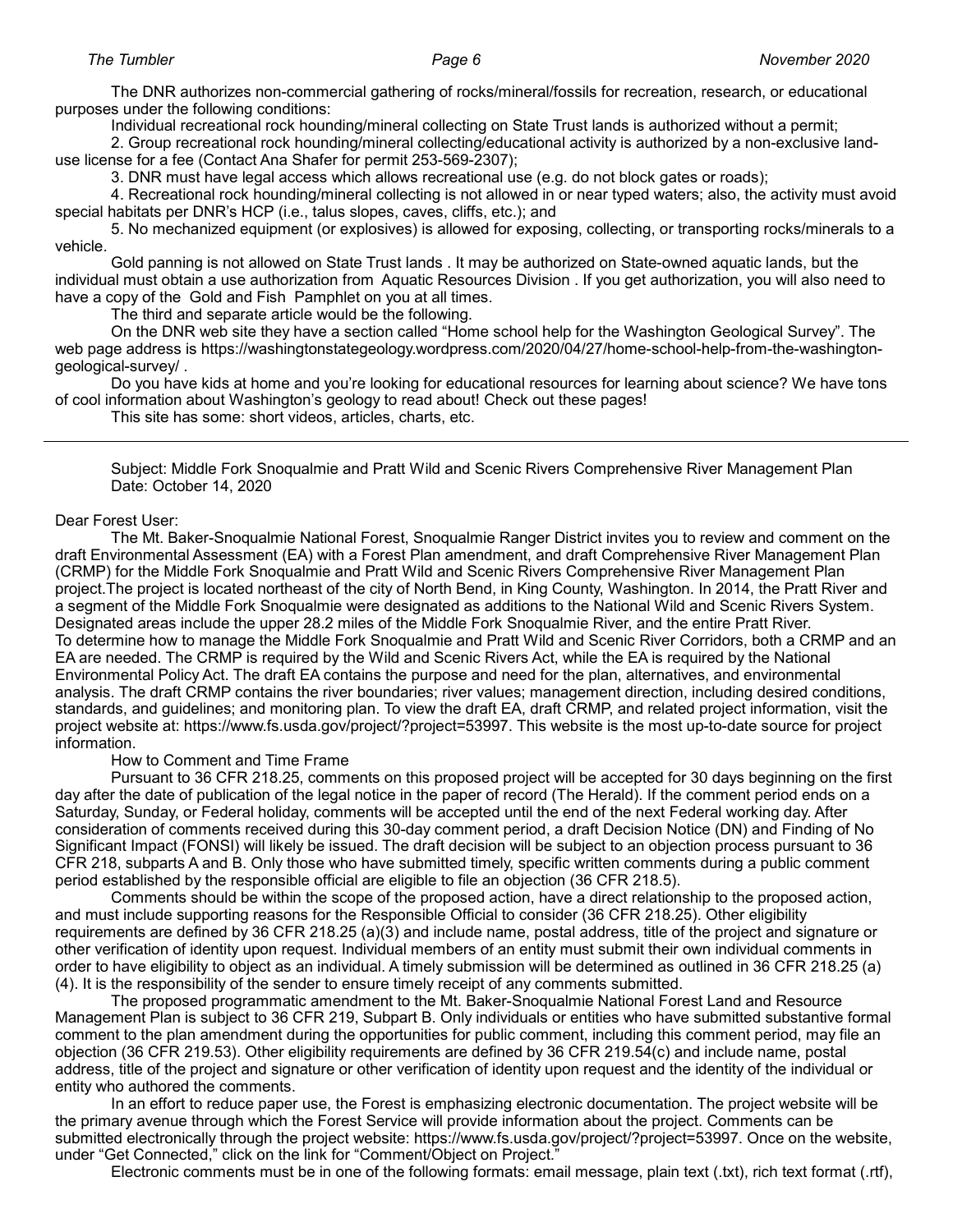or Word (.doc)or (docx), or Adobe (.pdf). Written comments may be mailed to:

Martie Schramm, District Ranger Snoqualmie Ranger District 902 SE North Bend Way North Bend, WA 98045

At this time our office is closed to the public. If you wish to submit hand-delivered comments, please call (425)888- 1421 in advance to arrange an appointment.

Thank you for your interest in the Mt. Baker-Snoqualmie National Forest. If you have any questions, additional information can be provided by contacting Sarah Lange, Recreation Planner at [sarah.lange@usda.gov.](mailto:sarah.lange@usda.gov)

#### **The Mustang Caves** by Kat Koch

This is not a story about the WW II aircraft, wild horses, cars or a ranch. This is a story about the remote sandstone caves in Northern Nepal. These sandstone caves straddle the Himalayas and Tibetan Plateau, elevation 13,200. They are called the Mustang Caves or Sky Caves. The Upper Mustang District, Nepal, was a restricted demilitarized area until 1992. This area is one of the most preserved regions in the world due to it being so isolated from the outside world. The monarchy existed in the Mustang District until October 2008, at which time Nepal became a federal democratic republic.

The ancient kingdom of Mustang, until mid-1990's, preserved some of the rarest culture, traditions and artifacts in all of South Asia. It is home to one of world's greatest archaeological mysteries, 10,000 man-made sandstone

caves, estimated to be between 2,000 to 3,000 years old, that lie within the steep valley walls near the Kali Gandaki River. Scientists believe over thousands of years the sandstone cliffs were cutout by the Kali Gandaki River.

In the mid-1990's archaeologists began exploring and studying the stacked caves. The first scientific expedition found several dozen partially mummified human bodies dating to about 2,000 years ago. They also determined that the caves were either dug directly into the hillside or tunneled from above. These 10,000 caves resemble a giant sand castle. One of the caves is 5 stories tall! These caves dwarf the Grand Canyon Caves.

In 2007, scientists discovered ancient Buddhist decorative art and paintings, manuscripts, pottery dating the the 13th century. A second expedition in 2008 discovered several 600-year-old human skeletons and recovered reams of precious manuscripts, some with small paintings known as illuminations, which contain a mix of writings from Buddhism and Bon (Tibetan religion).

In 2010, a scientific team and mountaineers uncovered an additional 27 human remains in two of the biggest caves. These skeletons dated from the 3rd to 8th centuries, before Buddhism came to the area. These bones had cut marks which are believed to be a burial ritual may have been related to the Bon-Buddhist practice of sky burial. The ritual was to cut the body into small pieces, bones

included, to be swiftly eaten (cleaned) by vultures and then buried in the caves. This burial ritual of cutting up the body is practice in the Upper Mustang District to this day.

Research groups have continued to investigate these caves, but no one has yet understood who built the caves and why they were built. Scientists have divided the cave use into 3 periods. Around 1,000 BC the caves were used as burial chambers. Around the 10th century the region is thought to have been engaged in frequent battles as the valley was a trade route for the flourishing salt trade. So for safety purposes families moved into the caves and them as their permanent homes. The caves were not only a safe place to live, but also helped them keep warm during the harsh and unforgiving Himalayan winters. These mountain villages were more than 155 ft above ground, multi-level with many passages connecting rooms on each of the levels, some of these levels accommodating up to 15 rooms. These rooms were used as sleeping



spaces, kitchens and granaries. Scientists have found that by the 1400's the caves were used a meditation chambers, military lookouts and storage units as people moved into villages.

Currently tourists and scientists to the caves are restricted to a total of 1,000 persons per year. There is a museum near Mustang's Jamsom airport which displays a collection of artifacts and bones found in the caves.

According to local legend the caves are 14,000 years old. Scientific researchers have yet to confirm the legend. Bibliography: Wikipedia – 2 different pages, National Geographic, BBC-Travel, Hidden and Little Known Places



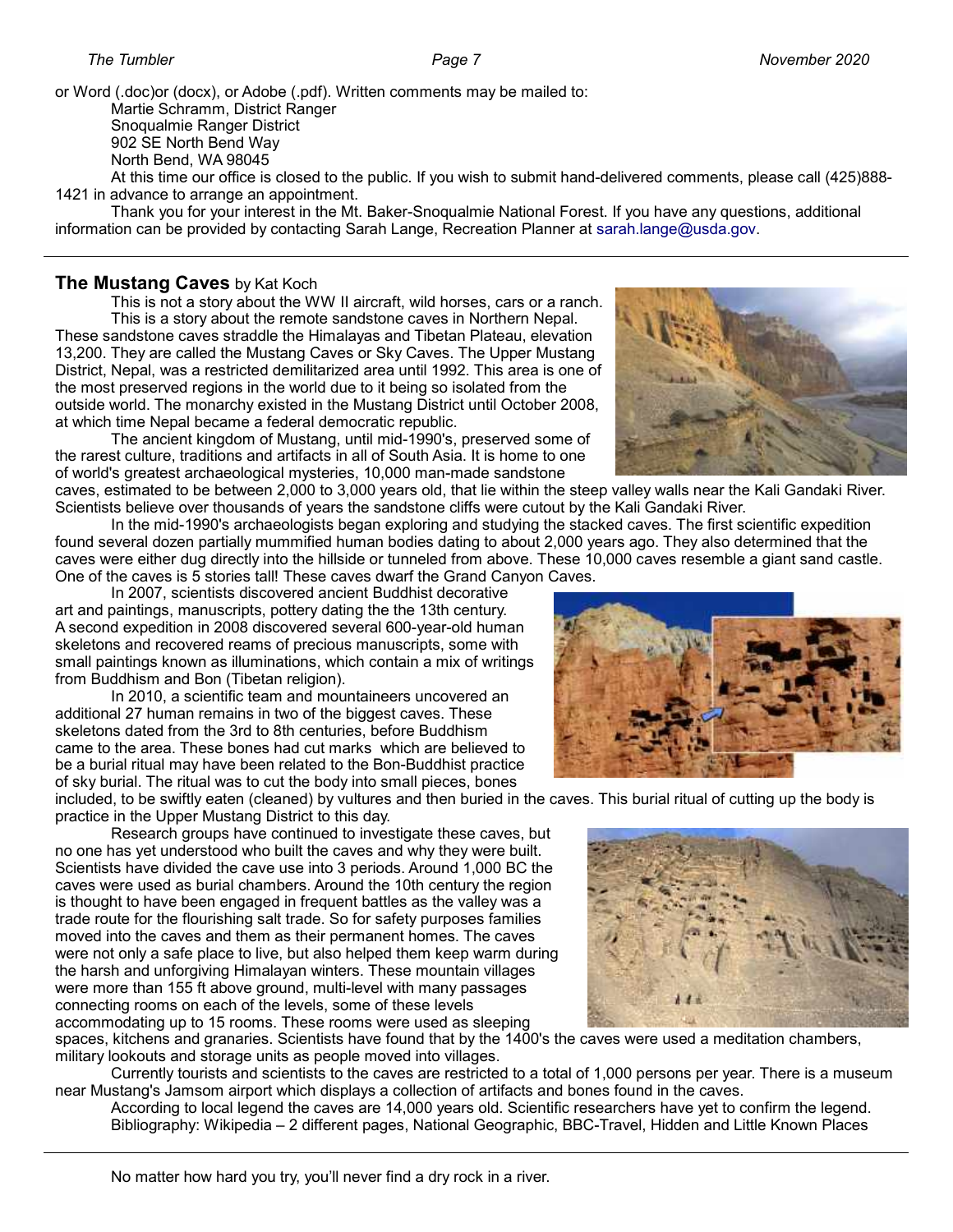*The Tumbler Page 8 November 2020*

#### **Asteroid Bennu**

Asteroid Bennu may contain the building blocks of life within its 'rubble-pile' surface, and the body was once part of a much larger, water covered world, scientists claim.

NASA's OSIRIS-REx mission will land on Bennu on October 20 to collect samples of the space rock and bring them back to Earth for scientists to study in the lab.

As part of the preparations for this mission, six research papers have been published looking at the history and make-up of the near Earth asteroid using data gathered by OSIRIS-REx that has been orbiting the space rock since 2018.

One of those papers, by Amy Simon of NASA Goddard, found evidence of carbon-bearing and organic materials widespread across the surface of Bennu. These materials were found in veins running through rocks covering the surface of the asteroid, and had to be formed as a result of free flowing water that was on the larger, long destroyed celestial body that created Bennu.

This is the first confirmed detection of these building blocks of life on a near-Earth asteroid, according to the team behind the study. The discovery of life giving molecules and ancient free-flowing water adds credence to the theory that meteorites may have carried the first building blocks of life to Earth - molecules that eventually led to all life on the planet including humanity.

Since its rendezvous with Bennu in late 2018, OSIRIS-REx has conducted detailed orbital surveys and reconnaissance of the surface of the space rock. It has been collecting data on the asteroid's composition and structure as well as identifying suitable locations for sample collection.

Teams of researchers from institutions around the world have been pouring over the data to better understand the mysterious lose pile of orbiting rocks.

Simon and colleagues from NASA used infrared spectroscopy to show that carbon-bearing materials, such as organic molecules and carbonate minerals, are widespread across most of Bennu's surface. These primitive building blocks of life are particularly concentrated on individual boulders, the team explained. "The abundance of carbon-bearing material is a major scientific triumph for the mission. We are now optimistic that we will collect and return a sample with organic material – a central goal of the OSIRIS-REx mission," said Dante Lauretta, OSIRIS-REx principal investigator.

These may have come from the fact the asteroid once had running water on its surface, according to Hannah Kaplan, also of NASA Goddard. Some of the carbonates they found evidence for are only formed through interactions with water and are on Bennu in veins three feet long and inches thick. This is evidence that water once flowed freely over the rocks and suggests Bennu was once part of a larger parent body with a hydrothermal system.

According to researchers the fluid flow on Bennu's parent body would have taken place over distances of kilometres for thousands to millions of years. When

that parent body was still young - in the early solar system - it still had enough heat to keep liquid water flowing in its soils and as it dribbled through the asteroid it deposited the carbonate minerals in the fractures it passed through.

Bennu was born out of the debris of the parent body and some of those mineral veins have survived intact - as discovered by the NASA team.

"This is why we do spacecraft exploration," says Kaplan. "We didn't expect to see these things, we cannot see them from Earth, and we needed to be orbiting pretty close up to the asteroid in order to see them."

The area of Bennu that OSIRIS-REx will land - the Nightingale crater region - is made of fresher materials meaning it will provide a cleaner look at the early solar system as the rocks are from deeper inside the asteroid - when Bennu first formed.

Researchers from around the world have been involved in the study of data from Bennu, including Open University researcher Dr Ben Rozitis. He has analyzed the temperature changes on the space rock and found that some of the boulders are weaker and more porous than others.

The stronger rocks are the ones with the carbonate veins - suggesting interacting with water may have resulted in stronger rocks due to liquid seeping material into holes in the boulders. The weaker boulders are particularly interesting for Earth scientists though. Dr Rozitis says these porous rocks would be unlikely to survive entry into Earth's atmosphere as they would heat up and explode.

This means we have never seen rocks like this close up on the planet before - presenting a unique opportunity when they are returned to Earth by NASA.

Rozitis says that beyond the unique opportunity to study rocks not previously found on Earth, the return mission will give more details than can be achieved through remote robotic equipment. Such a detail not possible from remote observations, as the equipment needed for this is too large to be launched on a rocket. From these analyses, we can learn what conditions were present at the formation of the Solar System 4.5 billion years ago, how it subsequently evolved, and also where organic compounds that helped initiate life came from.



NASA: Bennu's boulders were found to contain a bright vein of carbonate which had to be formed through interaction with water - likely flowing freely on its parent body.

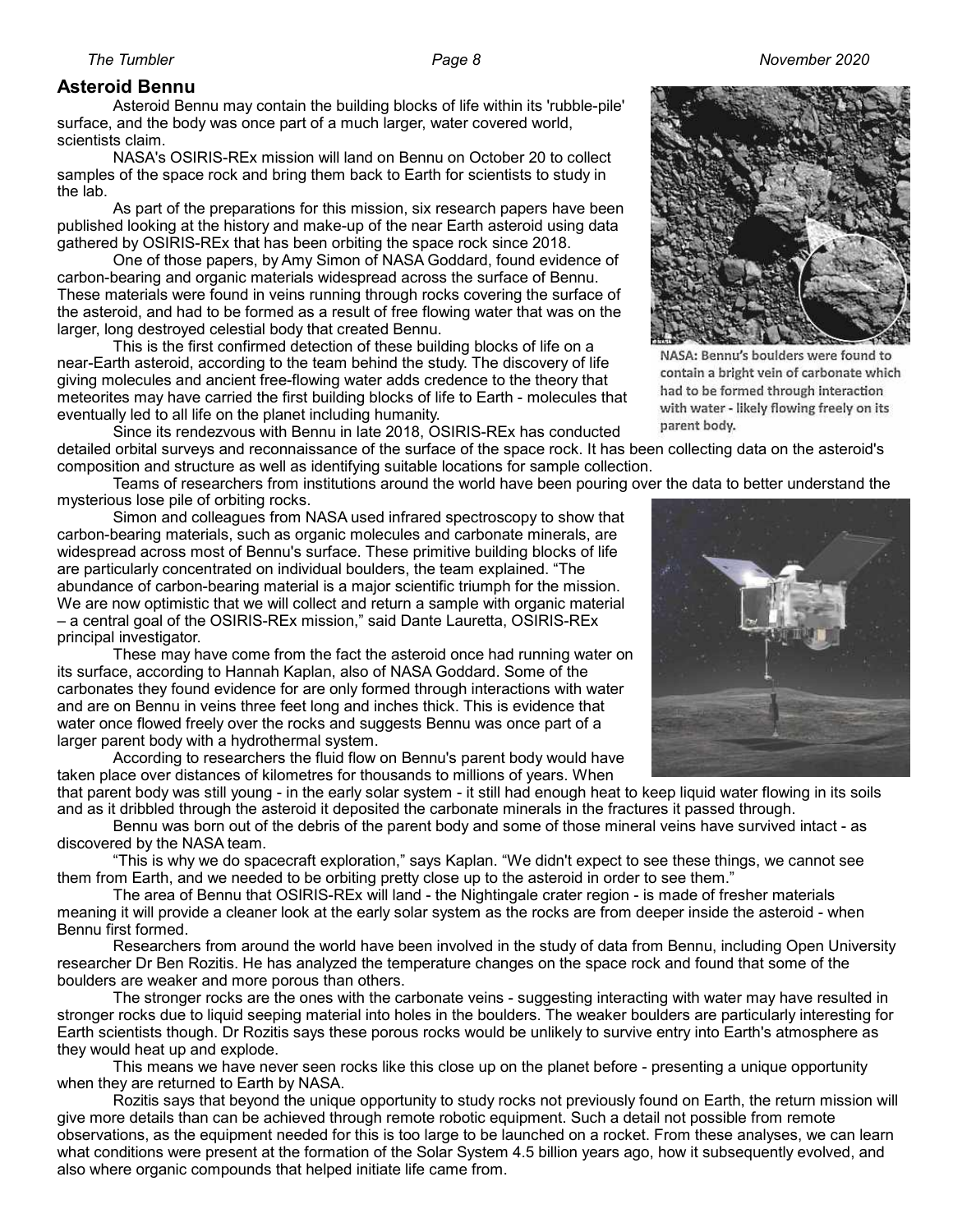For more informational videos on Bennu go to Youtube and search for NASA Goddard Bennu. Condensed from a NASA article.

#### **More Bennu News** by Keith Alan Morgan

Since Kat submitted that article, Osiris-REx has sampled the surface of Bennu. The probe went a little deeper than intended, estimates are about half a meter. It also collected a larger sample than planned. One of the rocks collected prevented the seal from fully closing so some material was lost as the probe was rotated.

#### **What to Do with Your Trim Saw Scraps** by Jim Retzer

What do you do with all those small pieces that are cut off on your trim saw? If they are big enough you can us them to make another cabochon or put them in your tumbler. But what about the slivers and odd shaped pieces that are to small? Do not throw them away, they are still usable. I put them in a container and save them to use for later project. Some of these scraps can be used for inlay and mosaic projects, some can be crushed, and the power used with epoxy for inlay and some can be used to form a laminated stone.

To make a laminated stone I spread the scraps out on my bench. Look through the scraps and find ones that together will make an interesting stone. It is a good idea to select stones that are similar in Mohs hardness. If you use a mixture of soft and hard stones this will make the cabochon forming process more difficult. The pieces you use should be trimmed or ground down to uniform shape. Once I decide on the pieces I am going to use and the pattern I will make I grind the two sides that will be next to the other pieces smooth. This is can be done on a flat wheel on the end of your cabbing machine or on the side of a silicon carbide wheel. If you use a silicon carbide wheel be careful of heat buildup if you do not wet the side of the wheel. Make sure the sides of adjacent pieces are smooth and when put next to each other do not have any gaps.

After I have my stones ready, I mix some Epoxy 330. This is a two-part epoxy that, when it dries, forms a water clear bond. The epoxy is spread liberally on the sides of the stones that are to be glued together. Do not worry about applying to much epoxy as the excess will grind off when the stone is formed. A small light clamp can be used to hold the pieces together until they dry. Once epoxied, set the stone aside until the next day to allow the epoxy to cure completely.

Once the epoxy has properly cured you can mark the stone and cut it into a cabochon. When working with the stone use a light touch and take your time. Rushing the cabochon cutting process can result in sections of the stone braking off. Once the top of the cabochon is finished you can flatten and smooth the back of the stone on a flat disk on the end of your cabbing machine or on the side of a silicon carbide wheel. Again, be careful of heat buildup on the silicon carbide wheel.

When the stone is used in a jewelry piece it is a good idea to set it in a strong bezel setting to best protect the stone. This is the most basic of laminated stones. As you refine this technique you can advance to more complex designs utilizing multiple laminated pieces to form a variety of designs such as chevrons shields, herringbone or whatever your imagination can come up with. Any of our club members that have questions or want help in this technique feel free to contact me at Jimrocks@recycledhistory.com.

via The Council Reporter, 9/20; via Yakima Rock and Mineral Club News, 08/20; from The Panorama Prospector, 7/20

#### **Corona Chuckles**

Prediction: There will be a minor baby boom in 9 months, and then one day in 2034, we shall witness the rise of the rise of the Quaranteens.

Day 1: I have stocked up on enough non-perishable food and supplies to last me for months, maybe years, so that I can stay in isolation for as long as it takes to wait out this pandemic.

Day 1 + 45 minutes: I am in the supermarket, because I wanted a Twix.

Day 2 without sports: Found a young lady sitting on my couch yesterday. Apparently, she's my wife. She seems nice.

I washed my hands so much due to COVID-19 that my exam notes from 1995 appeared.

My 30th birthday is today, but I just want everyone to know that I will be postponing it indefinitely due to the corona virus and I will be turning 30 at a later date. (Fill in the year as appropriate for you.)

from Breccia, 10/20

Marl (or Marlstone) is a soft, very porous limestone, which can be clastic or chemical in origin and is made of limerich mudstone containing varying amounts of clay and silt. It is usually dull and ranges in color from light tan to darker bluegray. Marl is found throughout the world and often preserves fossils such as ammonites. The first real dinosaurs were discovered in the marl and limestone of Dorset, England, by Mary Anning (the 'Mother of Paleontology'). In Washington, fossil-rish marl can be found at Double Bluff Beach on Whidbey Island. Marl is even found under the remnants of cedar trees in the country of Lebanon. It has many uses, from enrichening farm soil, to cement, to softening hard minerals in water!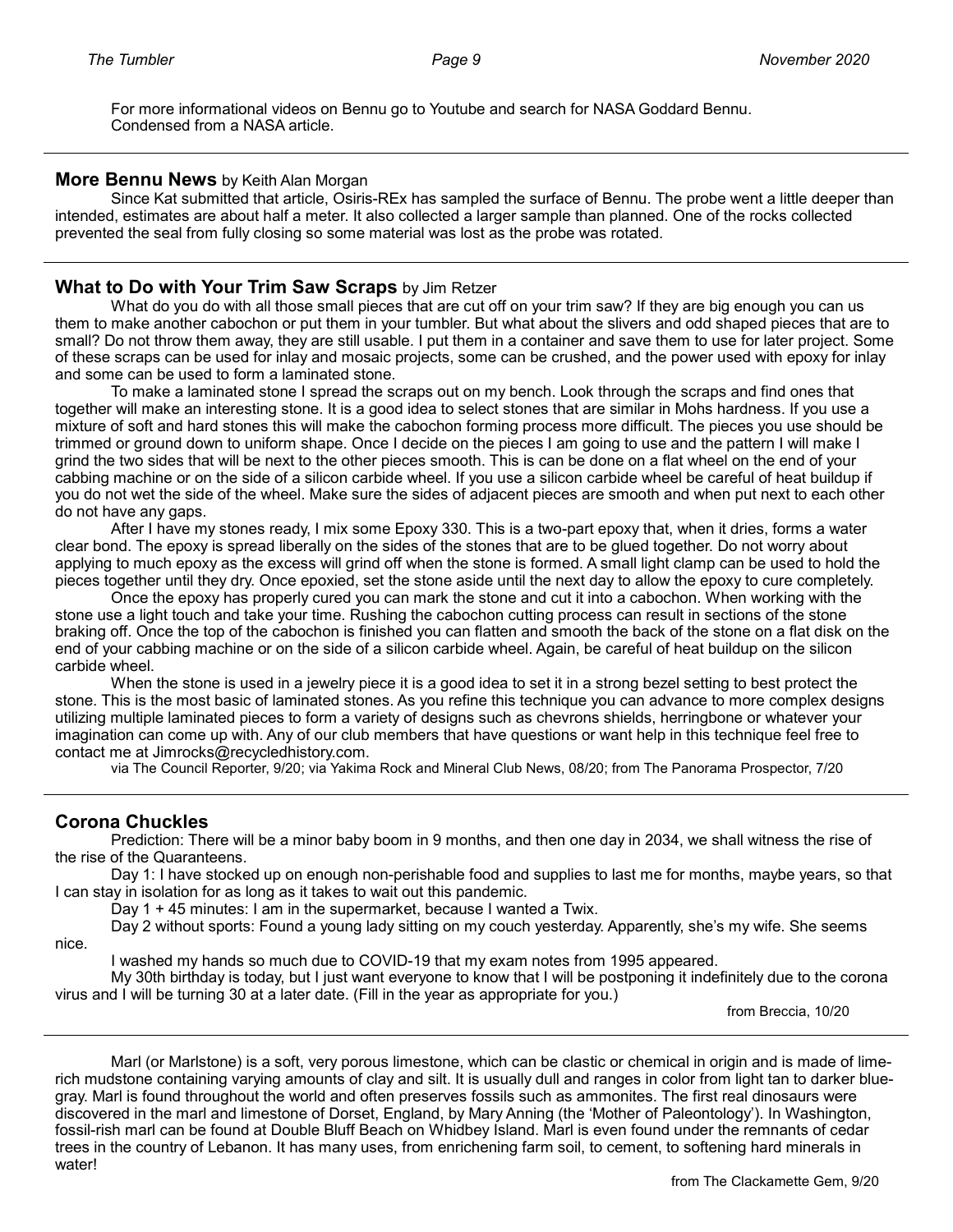## Young Tumblers News

### **The Colors of Obsidian** by Kat Koch

Obsidian is a natural forming dense volcanic glass. Obsidian is mineral like but isn't considered a mineral as it lacks a crystalline structure. Obsidian forms in lava flows where the lava cools so fast that crystals don't have time to form. It's classified as a mineraloid.

When obsidian breaks the edge can be as sharp as a knife or a piece of broken glass. For this reason you must be very careful when handling obsidian.

The most common obsidian is all black. Some of the other varieties are: Apache Tears, Fire Obsidian, Mahogany Obsidian, Rainbow Obsidian, Sheen Obsidian, Snowflake Obsidian.

Where can obsidian be found in the United States?

1. Oregon: varieties of fire, mahogany, and rainbow are known.

2. Wyoming: Black, brown, mahogany, gray and green. At Yellowstone National Park in particular.

3. New Mexico: Apache tears (black) and brown.

- 4. Arizona: Black and dark brown.
- 5. Colorado: Apache tears (black).
- 6. California: All varieties.
- 7. Nevada: Black, brown and mahogany.
- 8. Utah: Major source of snowflake obsidian.
- 9. Hawaii: Pele's hair and other varieties

Obsidian comes in many colors:

- 1. Black
- 2. Brown
- 3. Gray
- 4. Mahogany Black with brown streaks or bands.

5. Iridescence Sheens: gold, silver, blue, violet, green, and combinations of these colors, The colors are caused by the inclusion of very small bubbles that reflect light.

6. Snowflake - Black obsidian with grayish or white spots forming a snowflake pattern. The white spots are Cristobalite crystals (type of needle shaped quartz) that have formed in the obsidian.

Obsidian Uses: It was used to make arrowheads, spear points, knives, scrapers, and a lot of other weapons and tools. Once obsidian was discovered it quickly became the raw material for making almost any sharp object. Bibliography: Pictures from Wikipedia, Pinterest and USGS

**Basalt** by Duane Flackus

Basalt is an igneous rock formed from the rapid cooling of lava that is rich in magnesium and iron exposed at or very near the surface of a terrestrial planet or a moon (there is no salt in basalt). It is the most common rock known to man. It is

the rock that you dig out of your garden. It is the rock cliffs you see along the Columbia Gorge. The ocean bottoms are made up of basalt. Not only the most abundant rock, but also the most used. The roads and highways are paved with basalt gravel. It is so prevalent that it is sold by the truckload rather than by the pound.

from The Clackamette Gem, 10/20

#### **Mineral vs. Gemstone, How Do You Tell The Difference?** by Duane Flackus

Minerals are elements. Nature has combined these elements into rocks over millions of years with heat, pressure, etc. The rock is defined by its combination of its mineral makeup. It's a science thing.

Sometime back in history, humans began to cut, carve, and polish beautiful rocks into jewelry. So, these rocks that have been made into jewelry are referred to as gems. It's a human thing.

from The Clackamette Gem, 9/20









**Aahogany Obsidia** 

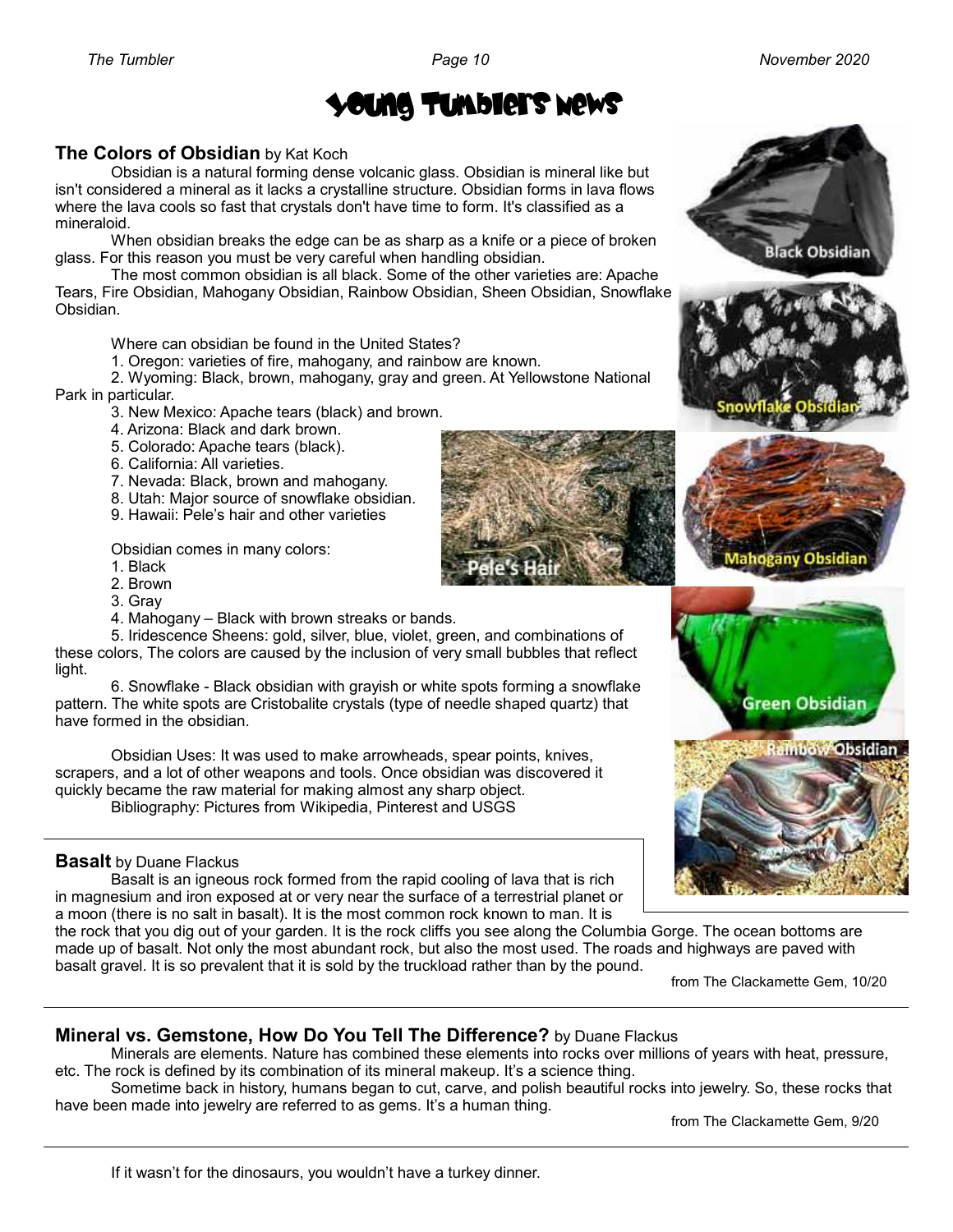#### **Field Trips**

The club or clubs sponsoring the field trips are shown in italics. When known I have listed a phone number and contact person for each sponsoring club below the listed trips. If you are not a member of the sponsoring club, you should phone and ask permission to go on their field trip.

Information from the Washington State Mineral Council webpage ([http://www.mineralcouncil.org\)](http://www.mineralcouncil.org/).

*11/21 Darrington Rock Club* - **Blanchard Hill** – Meet at I-5 Exit 240 Gas Mart before 9 am - Dalmation stone & Chert – Bring hard rock tools *Ed Lehman wsmced@hotmail.com h# (425) 334-6282 c# (425) 760-2786*

#### **CMS Field Trip November 7 Little Naches** by Roger Danneman

On Nov. 7th 2020, we're going over Chinook Pass to Little Naches for Thunder Eggs, Lilypad Jasper, and Leaf Fossils. The Thunder Egg dig site involves a ~1/2 mile hike, but the other two sites are next to the road. Meet 8:00AM at the Enumclaw Ranger Station. Group leaves promptly at 8:15. We'll have another rendezvous point at Little Naches turnoff (FR 19), where we'll stop and wait to make sure we get all vehicles accounted for, especially since there is a potential delay on the gravel bypass at the Hwy410 reconstruction area east of Enumclaw. Bring dig and hard rock tools.

We'll drive over Chinook Pass to FR19 (Forest Road 19), turn left, and park on the side of FR19 where there's a campground and toilets. This is about a 1 1/2 hour drive from Enumclaw (~80 miles), and is around MP91 or 92 (milepost). We'll make sure we have all the vehicles at that point, let people use the "facilities", then head up FR19 for 1.6 miles, turn right on FR1901 for about 4.4 miles and park. The hike to the thunderegg dig spot is ~1/2 mile.

Probably spend 2 hours digging for thundereggs, and then head back to the cars where we'll drive on to the next 2 sites. It will be a full day.

*Roger Danneman (roger.danneman@gmail.com hm # 425-228-8781 or cell # 425-757-3506).*

#### **The Aluminosilicates** by Jo Borucki

These aluminosilicates all have the same chemical structure, Al2SiO5; (2 parts Aluminum, one part Silicon and five parts Oxygen). The three aluminosilicates are metamorphic; rocks changed in form as a result of heat and pressure. While they are chemically the same, they differ in other ways. Bill, my husband, pointed this out to me the other day, and I was intrigued. I hadn't really thought about that before, just assuming that every mineral had a different chemical composition. The example that Bill showed me was the three aluminosilicates; Andalusite, Sillimanite, and Kyanite. Kyanite and Sillimanite are polymorphs of Andalusite. The word "polymorph" can be thought of as same material composition but differing in structure mainly a result of the amount of pressure and heat to which this chemical structure is subjected.

Andalusite forms under low pressure and low to high temperatures. I typed "eBay Andalusite" into Safari on my iPad mini and as a result, I saw many beautiful pieces of jewelry. It's really worth a look, both to tempt you to buy jewelry or in creating your own, to get ideas of all the ways Andalusite has been used in jewelry. I also checked online to see how difficult it is to facet. It is difficult to find decent size pieces and the crystals are long and narrow and can be brittle, but it cuts fairly easily, and as you can see from the illustrations on the right, once cut, it produces beautiful results. Check online for the International Gem Society's articles for detailed information on faceting.

Andalusite has a variety of commercial applications. In is used in making porcelain for spark plugs, and it is used to make ceramics for lining furnaces, kilns, and incinerators.

Rockhounds will be interested in knowing that Andalusite is found in Mono County, California.

Sillimanite is also called Fibrolite. It is formed under the widest range of pressures of the aluminosilicates and at a higher temperature than Andalusite. It has been found in Brandy Springs, New Castle County, Delaware. It is used in the manufacture of some glass, high alumina refractors and bricks, and in porcelain. The mineral's brittleness and directional cleavage make it difficult to facet. If one is successfully faceted, it is very desirable and therefore, very expensive, especially the violet blue variety found in Mogok Valley, Burma.

Kyanite is formed under the highest range of temperatures of the three aluminosilicates and at a wide range of pressures. I became intrigued with it about twenty years ago when I found a sample in a rock shop in Estes Park, Colorado. I bought it, and it was one of my very early wire wrapping endeavors. I was fascinated because on one axis, its Mohs Scale hardness is only a 4.5 to 5, but turned 90 degrees, the hardness is a 6.5 to 7. Like the other aluminosilicates, its commercial usage is for high temperature glasses and ceramics.

The word, kyanite is derived from the Greek word, kyanos which means cyan or dark blue. To my delight, I found online that some Kyanite is faceted. The sample shown is a beautiful deep blue.

And so Bill's walking into my study one day to tell me that he knew of three minerals that all had the same chemical composition but differed otherwise, has afforded me many hours of research and learning. There are at least two other sets of minerals that share identical chemical compositions, diamond and graphite (C) being one and pyrite and marcasite (FeS2) being another. There may be others. The table below shows the properties of the three minerals. Bill gave me the inspiration to research and learn. What do the terms in the table below mean? Perhaps you will find inspiration in this article to begin your own learning quest.